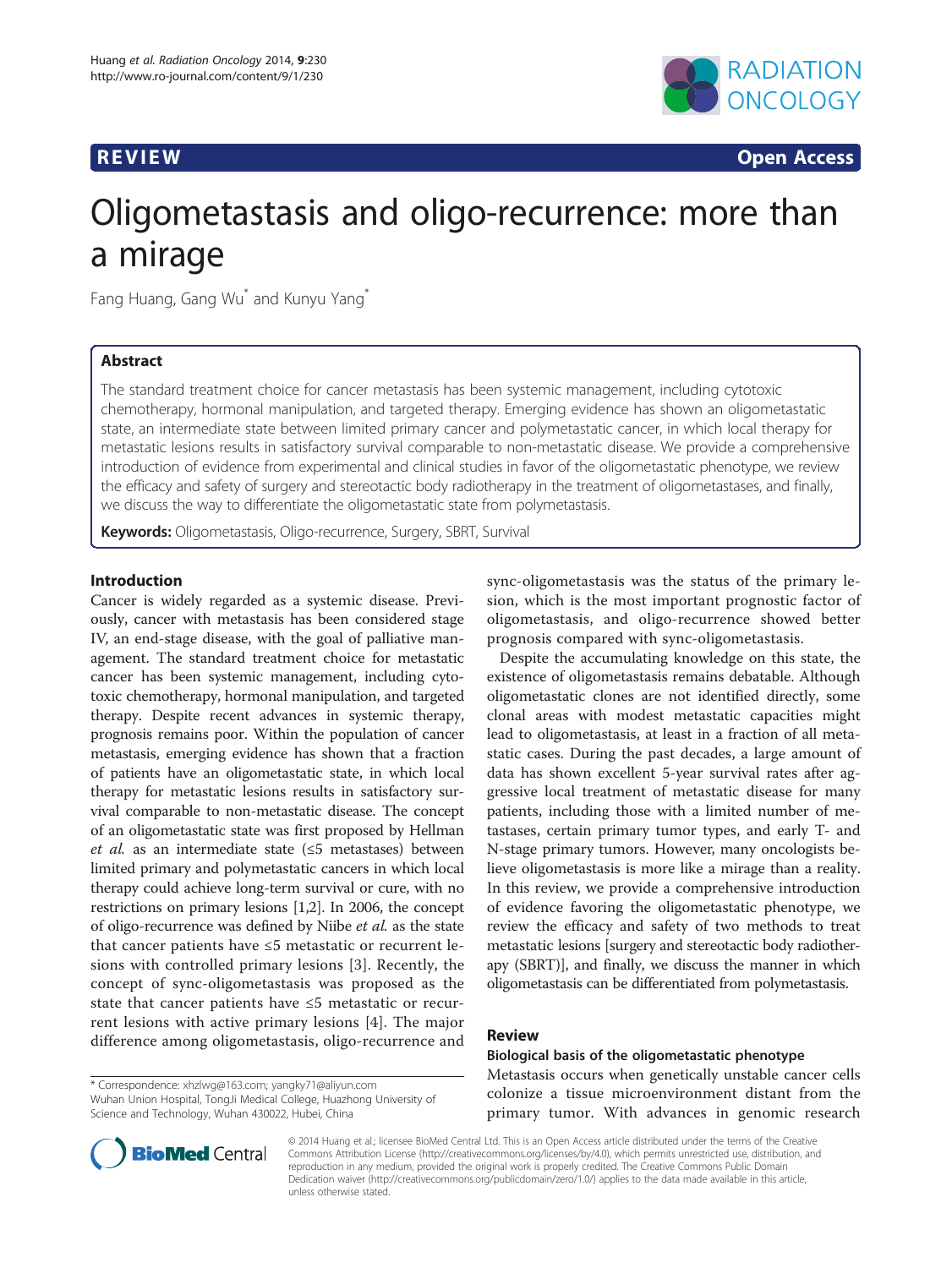techniques, including next-generation sequencing and high-resolution genome-wide SNP and copy number analyses, emerging evidence indicates that clones with selective advantages within the primary tumor give rise to distant metastasis. Navin et al. applied single-nucleus sequencing to investigate the genetic relationship between a primary breast cancer tumor and its liver metastasis [[5](#page-6-0)], they found that copy number profiles from the primary tumor were highly similar to those from the metastases, indicating that metastatic cells emerge from a main advanced expansion rather than from an earlier intermediate or a completely different subpopulation.

Primary tumors are composed of heterogeneous cell populations, and evidence over the years has shown that tumor clones are not equally able to metastasize. Fidler et al. identified a wide range of metastatic ability of B16F1 melanoma cells to colonize the lung [\[6](#page-6-0)], supporting the notion of clonal heterogeneity within the primary tumor. Various cell lines with high and low metastatic potential have also been reported in PC-14 human lung adenocarcinoma cells [[7](#page-6-0)] and MHCC97 hepatocellular carcinoma cells [[8\]](#page-6-0), and these results have been expanded upon by investigators using KHT sarcoma cells [[9](#page-6-0)].

Further important evidence implying the existence of oligometastasis was proposed by Yachida et al. who used next-generation sequencing techniques to analyze the genomes of seven patients with pancreatic cancer metastases in order to evaluate the clonal relationships between the primary and metastatic cancers [\[10\]](#page-6-0). Quantitative analysis of the genetic evolution of pancreatic cancer indicated at least a decade between the initiating mutation and the birth of the cancer cell, another five years were required for acquisition of metastatic ability. This temporal nature emphasizes that oligometastastic clones might develop before polymetastatic clones during tumorigenesis.

During this time, intensive research on metastasisregulating genes has also advanced. Although the genes responsible for the oligometastastic phenotype remain elusive, DNA array analysis has provided important information to distinguish oligometastasis from polymetastasis. Wuttig et al. used samples from patients with renal cell carcinoma to identify genes that characterized 'few'  $(\leq 8)$  or 'many'  $(>16)$  pulmonary metastases [\[11](#page-6-0)]. Analysis of fresh samples from resection of pulmonary metastases revealed 135 genes that were differentially expressed between the 'few' and 'many' metastasis groups. Furthermore, polymetastatic tumors were enriched by genes that regulate the cell cycle. Based on a meta-analysis of these data and previously published data, an 11-gene classifier was established to predict the number of metastases in patients with renal cell carcinoma. These data provide evidence at the molecular level for the existence of an oligometastastic state, but further work is essential to clarify mechanisms that generate the oligometastastic phenotype.

# Clinical supporting evidence and treatment options for oligometastases

#### Liver oligometastases

The liver is frequently involved in cancer metastasis, especially in cancers from the gastrointestinal tract. This susceptibility is attributed to venous drainage of the gastrointestinal tract via the portal vein and to the liverspecific microenvironment suitable for colonization by certain types of tumor. Local therapy, including surgery and SBRT of liver metastatic lesions, has significantly improved survival in these patients. Much evidence exists showing the efficacy of surgical resection of hepatic metastases from colorectal cancer, with 10-year overall survival (OS) rates of 17-28%, which is far better than those of patients treated with systemic therapy [[12\]](#page-6-0).

Long-term survival after resection for non-colorectal cancer liver metastases has also been documented. A systematic review of >1000 patients with breast cancer and liver metastasis showed 2-, 3- and 5-year survival rates of 58-86%, 35-79% and 21-61%, respectively [\[13](#page-6-0)]. Liver metastasectomy of neuroendocrine tumors (NET) has also been shown to benefit most patients (95%) and prolong survival [\[14\]](#page-6-0). A systematic review of NET liver metastasectomy reported median 5- and 10-year OS rates of 70.5% and 42%, respectively, and median 1-, 3- and 5-year progression free survival (PFS) rates of 63%, 32% and 29%, respectively, which are much better than those from other tumor origins. Hepatectomy of metastases from melanoma also nearly doubles survival, with a median OS of 14 months after surgery increased to 27 months with R0 resection [[15\]](#page-6-0). Summary of hepatic metastasectomy from selected studies were listed in Table 1.

Table 1 Summary of hepatic metastasectomy from selected studies

| Primary tumor type                               | Year | No. patients | 5-year survival (%) | 10-year survival (%) | References |
|--------------------------------------------------|------|--------------|---------------------|----------------------|------------|
| <b>Noncolorectal</b>                             | 2005 | 142          | 26                  |                      | $[16]$     |
| Noncolorectal Nonendocrine liver metastases      | 2006 | 1452         | 36                  | 23                   | $[17]$     |
| Noncolorectal nonneuroendocrine liver metastases | 2007 | 360          | 37                  |                      | $[18]$     |
| <b>Breast cancer</b>                             | 2010 | 41           | 48                  |                      | [19]       |
| Soft-tissue sarcoma                              | 2009 | 45           | 49                  |                      | $[20]$     |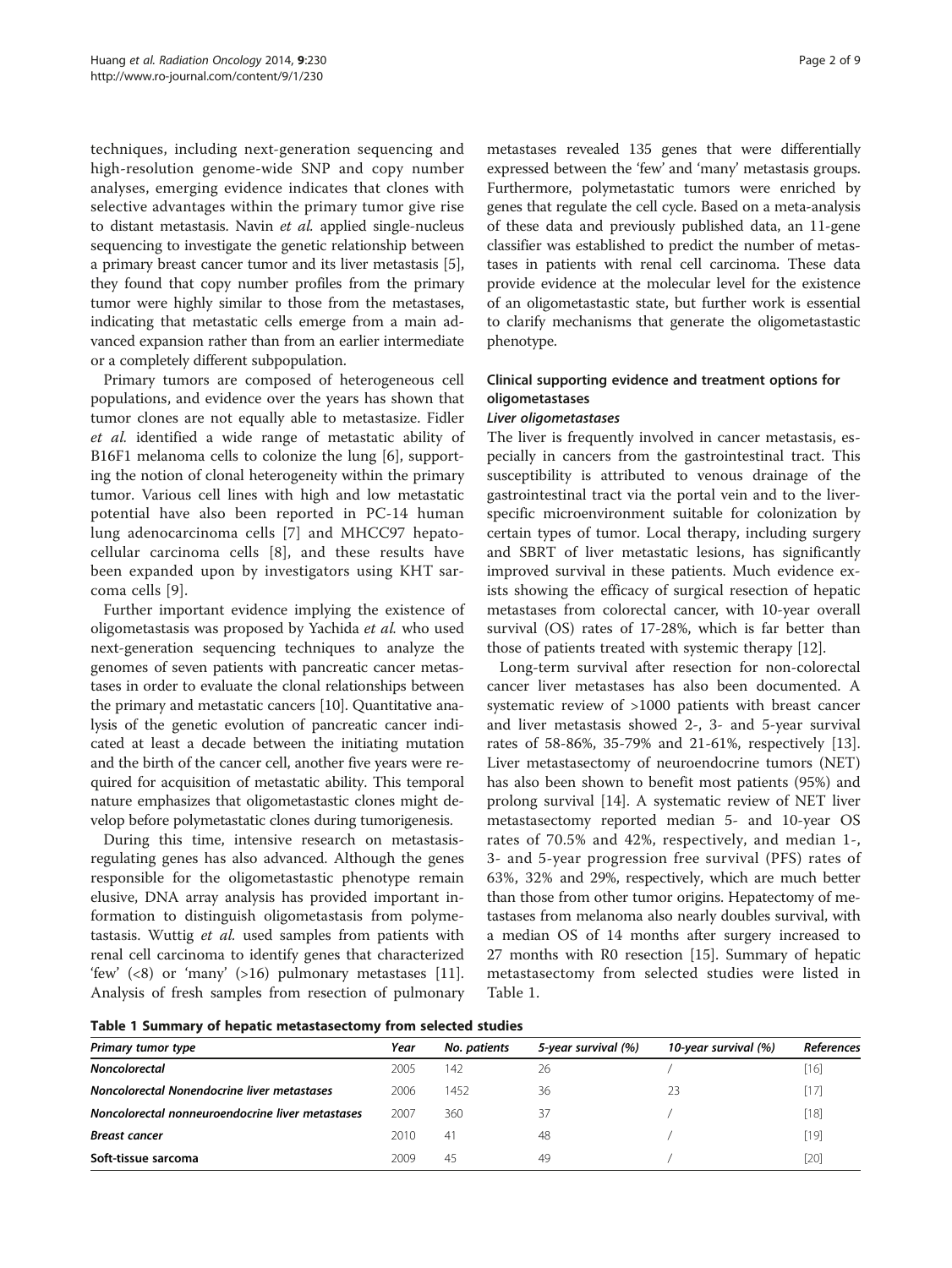Although surgical resection is the optimal choice for patients with liver oligometastases, unfortunately, only some patients are eligible for metastasectomy at diagnosis [[21\]](#page-6-0). It is difficult to eradicate gross tumors using conventional radiotherapeutic techniques without accompanied radiation-induced liver disease because of the relative radiosensitivity of the liver [[22\]](#page-6-0). Stereotactic body radiotherapy allows delivery of ablative doses of radiation to metastatic lesions. The efficacy and tolerability of SBRT for liver metastasis has been confirmed by retrospective studies [[23](#page-6-0)[-26](#page-7-0)] showing local control rates around 80% or higher [\[27](#page-7-0)]. At Centre Oscar Lambret, 42 patients with 62 liver metastases were treated with SBRT at 40 Gy in 4 fractions and 45 Gy in 3 fractions. 1- and 2-year local control rates were 90% and 86%, respectively, and 1- and 2-year OS rates were 94% and 48%, respectively. In all, 38% of patients suffered grade 1 or 2 toxicity, and one patient had grade 3 epidermitis. Summary of SBRT for liver metastasis from selected studies were listed in Table 2.

Although many reports on SBRT for liver metastases are retrospective, prospective trials have been initiated as well. In phase I trials, maximum tolerated doses of SBRT were determined using a range of therapeutic doses in various fractions. In all, 60 Gy was well tolerated and safe and was commonly used as the therapeutic dose in phase II clinical trials. 1- and 2-year local control rates in prospective studies ranged 71-95% and 82-92%, respectively, with no grade 4–5 liver toxicity and few grade 3 toxicities [[28-34\]](#page-7-0). Preliminary reports from a 2013 phase II trial of 61 patients with 3 or more lesions receiving 75 Gy on 3 consecutive days showed a 94% infield local response rate at 1-year, median OS of 19 months and actuarial survival of 83.5% at 12 months. Grade 3 late toxicity occurred in one patient, with no grade 3 or higher acute toxicity. SBRT offers an alternative, noninvasive approach for patients with liver metastases. The outcomes of serial studies confirm that it is a promising treatment modality with efficacy and safety, bringing benefit to patients with unresectable lesions.

#### Lung oligometastases

Lung metastasis is also a major cause of cancer death, and the lung is the primary venous drainage organ for the entire body except the gastrointestinal tract. The lung is the most extensively studied organ for cancer microenvironment because of its susceptibility to metastasis. Local therapy for patients with lung oligometastases is not new and significantly prolongs survival. Many retrospective surgical studies have shown that patients with limited metastases can have a long-term survival, indicating that limited metastasis may be eliminated in these patients [[35](#page-7-0)-[41](#page-7-0)]. The particular study by Pastorino et al. (1997) is of great importance [[35](#page-7-0)]. They assessed the long-term results of 5206 cases of lung metastases from different origins treated with surgery included in the International Registry of Lung Metastases. The 5-year OS rate of patients with complete metastasectomy was 36%, but it was only 13% for those with incomplete resection. A prospective study including 1720 patients with pulmonary metastatic melanoma showed that metastasectomy is a strong predictor of survival with the hazard ratio of 0.5 (95% CI: 0.4-0.6) [\[40\]](#page-7-0). Summary of pulmonary metastasectomy from selected studies were listed in Table [3](#page-3-0).

SBRT has been shown to prolong OS or even induce a cure in lung oligometastases, which is especially attractive for patients who refuse or are unsuitable for resection. Results of retrospective studies have shown 2-year local control rates ranging 80-90% and 2-year OS rates ranging 66-84% [[48-52](#page-7-0)]. These results were repeated in a 2010 systematic review involving 334 patients, in which the 2-year weighted local control rate was 77.9%, and the 2-year weighted OS rate was 53.7%. Recently, Takahashi et al. conducted a retrospective analysis of 42 patients with lung oligo-recurrence who underwent SBRT, 2-year local control rate and 2-year OS rate were 87% and 65%

| Primary tumor type                        | Year | No. patients | Local control                                                                    | <b>Toxicity</b>                                        | References |
|-------------------------------------------|------|--------------|----------------------------------------------------------------------------------|--------------------------------------------------------|------------|
| <b>Mixed (Most colorectal</b><br>cancer)  | 2001 | 37           | 81% at 18 month                                                                  | not mentioned                                          | $[28]$     |
| <b>Mixed</b>                              | 2006 | 36           | 93% at 18 months                                                                 | one case of grade 3 soft tissue<br>toxicity            | $[29]$     |
| <b>Mixed (Most colorectal)</b><br>cancer) | 2009 | 68           | 1-year local control rate was 71%                                                | 9% acute grade 3 toxicities and<br>1% grade 4 toxicity | $[30]$     |
| <b>Mixed (Most colorectal</b><br>cancer)  | 2006 | -25          | 1- and 2-year local control rates were 94%<br>and 82%                            | 4 cases of grade $\geq$ 3 toxicity                     | $[31]$     |
| <b>Mixed (Most colorectal</b><br>cancer)  | 2011 | 27           | 30-, 50-, and 60-Gy cohorts were 56%, 89%, and<br>100% at 24 months respectively | one case of grade 3 toxicity                           | $[32]$     |
| Mixed                                     | 2009 | 47           | 1- and 2-year local control rates were 95%<br>and 92%                            | actuarial rate of grade $\geq$ 3 toxicity<br>was 2%    | $[33]$     |

Table 2 Summary of SBRT for liver metastasis from selected studies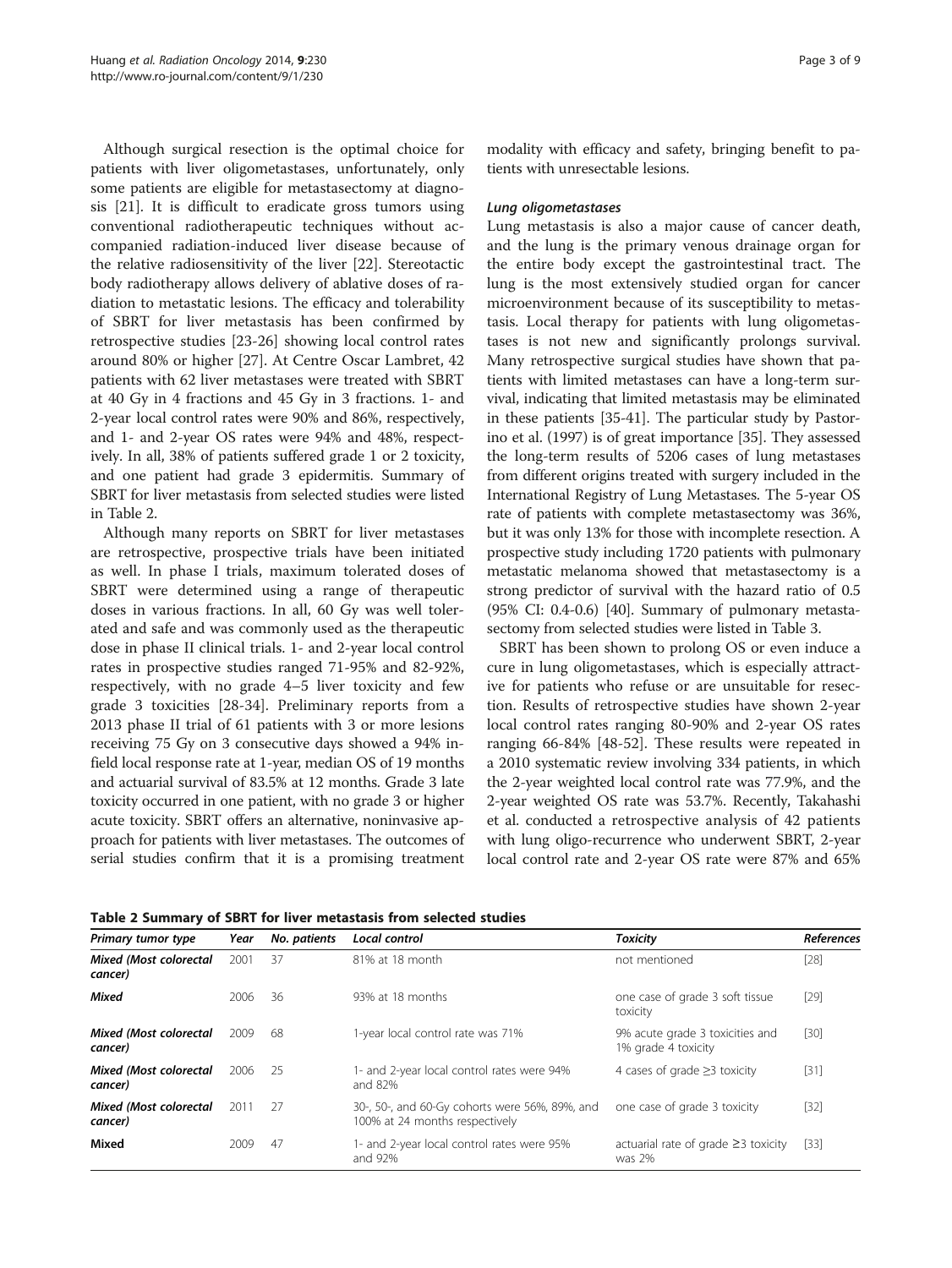| Primary tumor type             | Year | No. patients | 5-year survival (%) | 10-year survival (%) | <b>References</b> |
|--------------------------------|------|--------------|---------------------|----------------------|-------------------|
| <b>Melanoma</b>                | 2007 | 1720         | 21                  |                      | [40]              |
| Many types                     | 2011 | 575          | 46                  |                      | [37]              |
| Colorectal carcinoma           | 2002 | 165          | 39.6                | 37.2                 | $[41]$            |
| Colorectal carcinoma           | 2007 | 175          | 53.8                | 20.6                 | $[42]$            |
| Renal cell carcinoma           | 2002 | 191          | 41.5                |                      | $[38]$            |
| Renal cell carcinoma           | 2011 | 202          | 39                  |                      | $[43]$            |
| Testicular germ cell tumors    | 1998 | 157          | 68                  |                      | $[44]$            |
| Malignant fibrous histiocytoma | 2005 | 103          | 21                  |                      | $[45]$            |
| Gynecologic cancers            | 2006 | 103          | 46.8                | 34.3                 | $[46]$            |
| Bone sarcoma                   | 2010 | 52           | 31                  |                      | $[47]$            |

<span id="page-3-0"></span>Table 3 Summary of pulmonary metastasectomy from selected studies

respectively [\[53\]](#page-7-0). Interestingly, the efficacy and feasibility of carbon ion radiotherapy for lung oligo-recurrence were evaluated in a retrospective study, 3-year local control rate was 85.4% and 3-year OS rate was 50.1%, without any grade 3–5 toxicity [[54](#page-7-0)]. The safety and efficacy of SBRT for lung oligometastases has been confirmed by prospective phase I and II trials. In one multi-institutional phase I/ II trial, use of SBRT at 48–60 Gy in 3 fractions showed no dose-limiting toxicities. In all, 60 Gy was delivered in phase II, and 1- and 2-year actuarial local control rates were 100% and 96%, respectively. The median survival was 19 months. Grade 3 toxicity occurred in 8% of patients with no grade 4 or higher toxicity [[55](#page-7-0)]. Other prospective studies have shown similar results [[56,57\]](#page-7-0), which are comparable to survival after surgery. In summary, increasing evidence proves that SBRT is efficacious and well tolerated in patients with lung metastases. Summary of SBRT for lung metastasis from selected studies were listed in Table 4.

#### Adrenal oligometastases

Adrenal metastases, mostly lung and renal in origin, are reported to occur in 13-27% of disseminated malignancies

at autopsy [\[61\]](#page-7-0). Although debates exist on adrenal metastasectomy, several retrospective studies have shown that both open and laparoscopic adrenalectomy prolongs sur-vival [[62,63\]](#page-7-0). In a 2012 retrospective study by Zheng et al., 31/47 patients had adrenal metastasectomy, and survival rates were significantly higher in patients with surgery than in patients without surgery  $(34.2 \pm 4.7 \text{ vs. } 6.3 \pm 1)$ 2.7 months, respectively). Data on SBRT for treating adrenal metastases is limited. Several studies show that it is an invasive but effective and safe option [[64,65](#page-7-0)]. Casamassima et al. studied 48 patients with adrenal metastases who were treated with SBRT at 36 Gy/3 fractions. Actuarial 1- and 2-year local control rates were 90%, and actuarial OS rates at 1 and 2 years were 39.7% and 14.5%, respectively.

#### Spinal oligometastases

Bone metastases account for 20% of patients with metastatic tumors, and the most common site is the axial skeleton. Spinal metastases often cause pain and diminished quality of life. Palliative surgery benefit patients with spinal metastasis by improving quality of life [\[66,](#page-7-0)[67](#page-8-0)]. SBRT has emerged as a novel, promising and non-invasive

Table 4 Summary of SBRT for lung metastasis from selected studies

| Primary tumor type                       | Year No. | patients | Local control                                                          | <b>Toxicity</b>                                                                                                                                     | References |
|------------------------------------------|----------|----------|------------------------------------------------------------------------|-----------------------------------------------------------------------------------------------------------------------------------------------------|------------|
| <b>Mixed</b>                             | 2006 50  |          | 3-year local control rate 83%                                          | 35% Grade 1 toxicity, 6.1% grade 2 toxicity,<br>2% grade 3 toxicity                                                                                 | [51]       |
| <b>Mixed (Most NSCLC)</b>                | 2009     | 124      | 3-year local control rate 83%                                          | 17.8% Grade 2 toxicity, 1.2% grade 3 toxicity                                                                                                       | [48]       |
| <b>Mixed (Most colorectal</b><br>cancer) | 2010 10  |          | 1- and 2-year local control rates<br>Not mentioned<br>were 48% and 25% |                                                                                                                                                     | $[58]$     |
| <b>Mixed (Most colorectal</b><br>cancer) | 2011 44  |          | colorectal cancers were 80%<br>and 72%                                 | 1- and 2-year local control rates in 2 cases of Grade 2 radiation pneumonitis,<br>case of Grade 3 pneumonitis, No Grades<br>4 radiation pneumonitis | $[59]$     |
| Mixed (Most NSCLC)                       | 2012 61  |          | 2- and 3- year local control rates<br>were 89% and 83.5%               | one case of grade 3 radiation pneumonitis                                                                                                           | $[52]$     |
| Mixed (Most colorectal<br>cancer)        | 2013 32  |          | 1-, 2- and 3- year local control<br>rates were 97%, 92% and 85%        | no grade 4 toxicity, 3 cases of grade 3 toxicities, [60]<br>case of grade 2 radiation pneumonitis                                                   |            |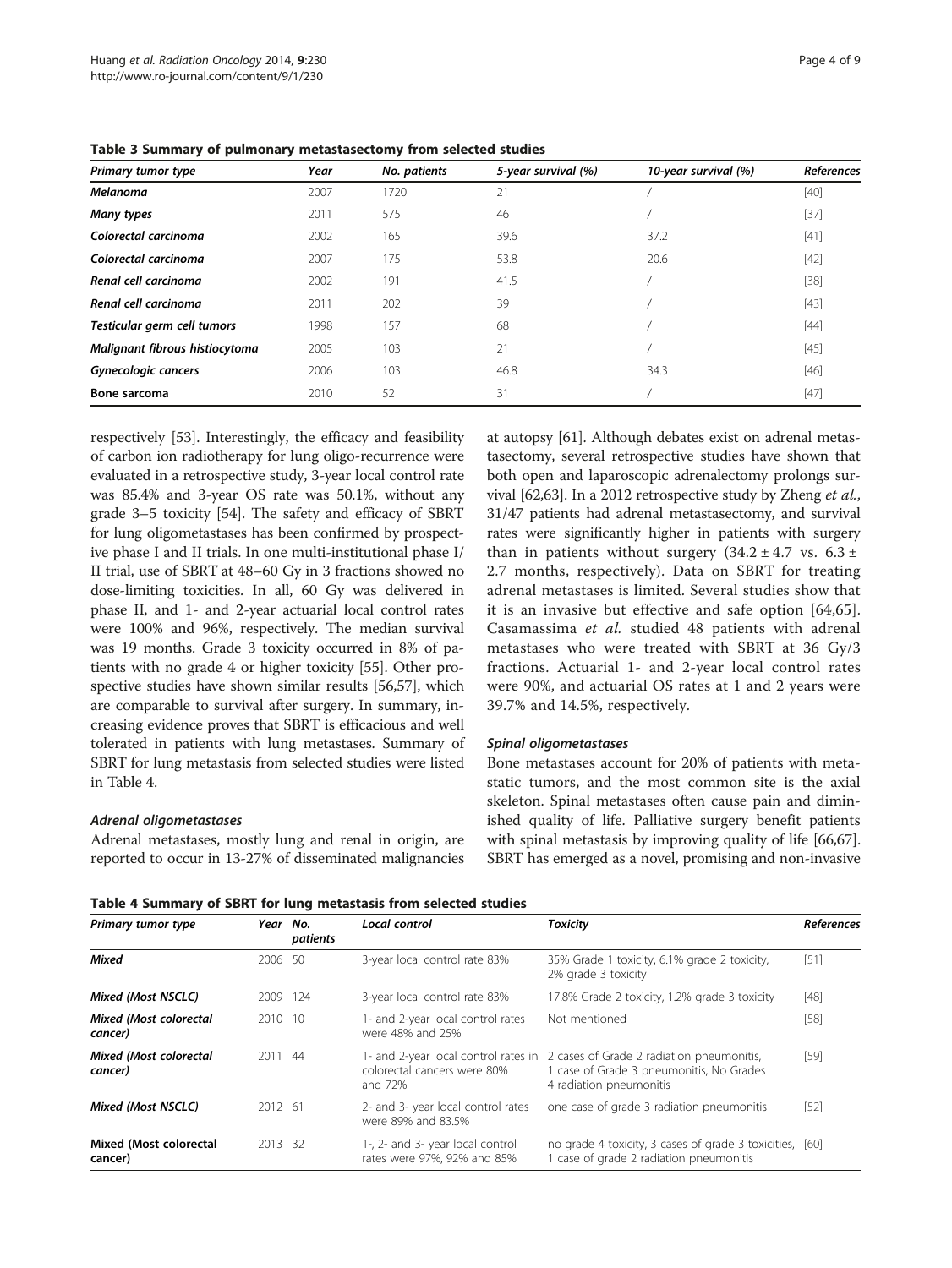treatment modality for isolated spinal metastasis [\[68,69](#page-8-0)]. In a phase I/II trail, 149 patients with 166 non-cord compressing spinal metastases were treated with 27–30 Gy SBRT, generally in 3 fractions. Actuarial survival rates at 1 and 2 years were 71.9% and 48.8%, respectively. The actuarial local control rates at 1 and 2 years after SBRT were 80.5% and 72.4%, respectively. Few grade 3 and no grade 4 or higher toxicities were observed. Compared to surgery, SBRT may better benefit patients with prolong survival, pain relief and safety. However, it should be noted that SBRT is associated with vertebral compression fractures [\[70,71\]](#page-8-0).

# Long-term follow-up data of oligometastases treated by **SBRT**

Although there are no prospective randomized studies comparing the long-term survival of SBRT and metastasectomy, the recent prospective study by Widder et al. found that the long-term survival of patients with pulmonary oligometastases treated with SBRT is not inferior to that of metastasectomy. In this study, the 5-year OS rates were 41% for metastasectomy and 49% for SBRT (p =0.43) [\[72\]](#page-8-0).

Several studies have shown better prognosis in longterm survivors who had been treated with SBRT. Recently, de Vin et al. retrospectively studied 309 oligometastatic cancer patients treated with SBRT. They showed a 5-year OS rate of 32%, and they identified a subgroup of longterm survivors with a median survival of 40 (24–63) months [\[73\]](#page-8-0). Moreover, a prospective study by Milano et al. of 121 patients with oligometastases treated with SBRT showed a 6-year OS rate of 20%, and they identified selected long-term breast cancer survivors with a 6-year OS rate of 47% [\[74\]](#page-8-0). Clearly, the key issue for prospective randomized trials to verify the promising benefit of SBRT in patients with oligometastases will be how to identify the most suitable population for radical local treatment.

# Clinical factors in selecting patients with oligometastases

The satisfactory outcomes of local therapy for oligometastases strongly suggest the existence of an oligometastatic phenotype, but the frequency of oligometastases in various cancer types is unknown, and there are no standard criteria used to identify these patients. However, several clinical prognostic factors have been identified which strongly suggest the oligometastatic state and aid in selecting patients for aggressive local therapies.

# Colorectal cancer

Liver is the most common site of metastasis from colorectal cancer, and more than half of patients with colorectal cancer will develop liver metastases during the disease course. As early as the 1980s, a subpopulation of patients with isolated liver metastases and a better prognosis was identified [\[75\]](#page-8-0), and hepatic resection has become the standard treatment for resectable liver metastases from colorectal cancer. Recent data on the efficacy of this surgical resection has demonstrated a 5-year OS rate of 39-47% and a 10-year OS rate of 17-28%, which is far better than for those who received systemic therapy [[76,77](#page-8-0)]. These long-term survivors strongly support the biological distinction of oligometastases in colorectal cancer. Simmonds et al. performed a review of 529 independent studies evaluating the benefit of hepatic resection of oligometastases from colorectal cancer and found a majority of retrospective studies and an absence of prospective randomized trials [[78](#page-8-0)], indicating the need for further studies of this population.

Approximately 10-15% of patients with colorectal cancer will develop lung metastases, and pulmonary metastasectomy is the standard treatment for resectable lesions. Evidence suggests that patients with isolated lung metastases have a better prognosis after resection, with a 5-year OS rate of 40-61% [[79,80](#page-8-0)]. Salah et al. reviewed 8 retrospective studies of pulmonary metastasectomy in 988 colorectal cancer patients, and the 5-year OS rate was 54.3% following the first lung resection [\[81](#page-8-0)]. Moreover, after further stratification into the population into good, intermediate, and high-risk groups according to three independent prognostic factors (CEA, disease free interval and lesion numbers), the 5-year OS were 68.2%, 46.4% and 26.1%, respectively; in this, the good and intermediate groups had OS comparable to patients with stage III colorectal cancer.

Although there is a lack of randomized controlled data on local therapy for metastases from colorectal cancer, the promising long-term survival suggests a potential cure in the oligometastatic population, while this survival is rare in patients with extensive metastases.

# Breast cancer

The survival benefit of pulmonary metastasectomy for patients with breast cancer has been reported in retrospective studies, but until recently, no prospective randomized trials have been available to validate the existence of oligometastases in breast cancer and to explore the impact of local therapy. Recently, Meimarakis et al. studied the role of metastasectomy in breast cancer patients with oligometastases, at least partially [[82](#page-8-0)]. They reported 5- and 10-year OS rates of 59.6% and 43.0%, respectively, which were significantly higher than those of patients treated regularly.

Liver metastases of breast cancer are usually part of generalized metastases and indicate a poor prognosis with a median OS of  $4-12$  months, but selected  $\left( < 5\% \right)$ patients with isolated liver metastases have shown good long-term survival after metastasectomy of liver lesions. A systematic review by Bergenfeldt et al. analyzed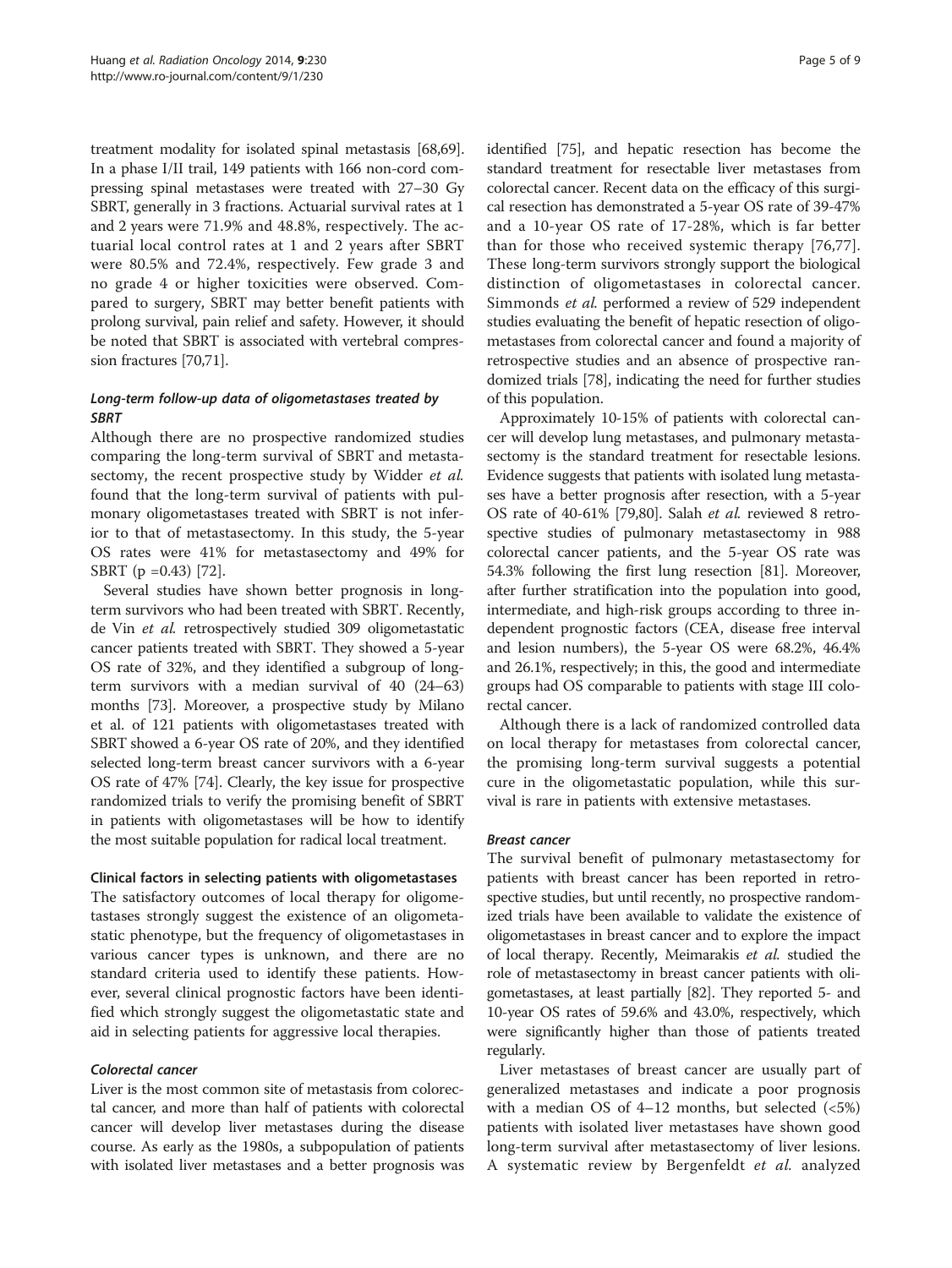patients with breast cancer and liver oligometastases who had undergone metastasectomy and patients who had received local ablation therapy such as SBRT, they showed that surgical resection led to 5-year OS rates of 25-42%, that local ablation therapy had similar survival results, and R0 resection was a strong prognostic factor for survival [[13\]](#page-6-0).

#### Non-small cell lung cancer (NSCLC)

A systematic review by Ashworth et al. analyzed 49 retrospective studies of 2176 patients with NSCLC treated with metastasectomy and found highly variable survival outcomes, with 5-year OS rates of 10-80% and more than half of oligometastatic lesions progressing within 12 months after metastasectomy [[83](#page-8-0)]. Interestingly, two randomized controlled trials, primarily of patients with NSCLC, have provided compelling evidence in support of an oligometastatic state. In 1990, Patchell et al. reported that patients with a single brain metastasis who had undergone metastasectomy plus radiotherapy had longer survival than those who had received radiotherapy alone [[84](#page-8-0)]. In a randomized multi-institutional trial, 333 patients (64% NSCLC) with brain metastases received whole-brain radiation therapy with or without an SBRT boost; results for patients with a single brain metastases showed that the combination therapy group had a survival advantage compared to the whole-brain radiation group (median OS 6.5 vs 4.9 months, p =0.039) [[85](#page-8-0)].

# Other tumor origins

The different histology of tumors greatly influences prognosis, and this fact should be taken into account when determining patient treatment. Studies have shown that tumors from particular origins have a better prognosis after local therapy. Pulmonary metastases from germ cell tumors, hepatic metastases from neuroendocrine tumors (NET), and breast cancer oligometastases all have relatively prolonged survival, while hepatic metastasis from gastric cancer has a worse prognosis. A 2011 retrospective study of 575 patients and 708 lesions by Casiraghi et al. showed that tumor origin predicts prognosis after pulmonary metastasectomy, with 5-year survival rates of 46%, 39%, 37% and 90% for epithelial, sarcoma, melanoma and germ cell cancers, respectively.

# Number of metastases in selecting patients with oligometastases

The number of metastatic lesions is known to influence prognosis, but the concrete number of lesions has not been determined. Several important studies confirmed that 4 metastases is a critical value. A systematic review of 15 studies by Spelt et al. demonstrated that number of metastases was a prognostic factor in all prospective

studies and in 8/11 retrospective studies, and that number of metastases correlated best with survival [\[86](#page-8-0)].

# DFI in selecting patients with oligometastases

DFI has generally been considered a prognostic factor in lung metastases other than liver metastases. The value of DFI has not been standardized, however, and varies between 12, 23 and 36 months in different studies. Kanzaki et al. studied patients with pulmonary metastasectomy from renal cell carcinoma and demonstrated that a DFI  $\geq$ 2 years was associated with a 5-year survival of 58% but that the survival of patients with DFI <2 years decreased to 26% [[87](#page-8-0)]. DFI has also been found to be a prognostic factor after pulmonary local therapy. Pfannschmidt et al. demonstrated a 5-year survival rate of 24.7% in patients with DFI <23 months compared to 47% for those with DFI >23 months [[33](#page-7-0)].

# N stage in selecting patients with oligometastases

Involvement of lymph nodes, also termed N staging, is a risk factor in several tumor types, particularly in liver metastases other than pulmonary metastases. Negative lymph node status predicts a better prognosis than positive status after local therapy. In a study of 925 patients by Rees et al. to evaluate factors associated with prognosis after liver metastasectomy for colorectal cancer, primary lymph node status was identified as a prognostic factor, and 5-year survival was 42.2% with lymph node-negative status and 31.8% with lymph-node-positive status [\[88\]](#page-8-0).

# Scoring systems in selecting patients with oligometastases

Scoring systems, which aim to predict prognosis before local therapy, are useful because individual patients have different prognostic factors. Myrddin et al. performed a prospective study of 929 patients to identify prognostic factors after hepatic resection for metastatic colorectal cancer [\[88](#page-8-0)], and the Basingstoke Predictive Index was created based on the following prognostic factors: primary lymph node status, primary tumor differentiation, CEA level at hepatectomy, metastatic number, largest tumor diameter and extrahepatic metastatic disease. Patients were given a total score based on the prognostic factors and were divided into the following groups: 0, 5, 10, 15, 20, 25, and 30. Five-year survival in patients with the lowest scores was 66%, decreasing to only 2% in patients with the highest scores. Similar results have been observed in other scoring systems, including Risk score, the Memorial Sloan Kettering Cancer Center clinical risk score and simplified cancer staging systems [[89-91\]](#page-8-0).

# MiroRNA signature in selecting patients with oligometastases

MicroRNA is known to regulate proliferation and apoptosis in cancer development, and microRNA expression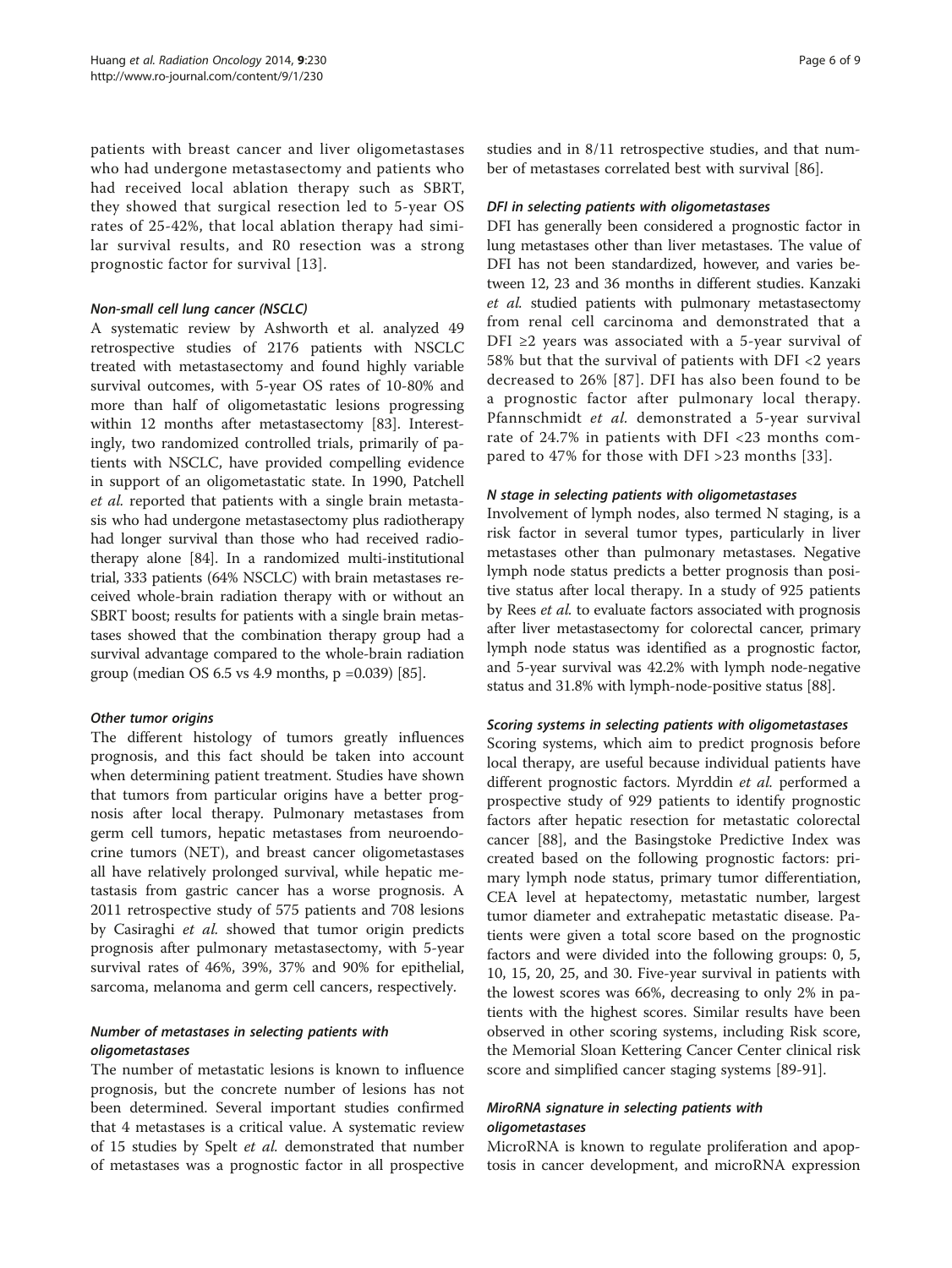<span id="page-6-0"></span>profiles may be better able to classify cancer subtypes than coding gene profiles. Emerging evidence indicates that microRNA profiles could be a useful tool to distinguish oligometastasis from polymetastasis. Recently, Lussier et al. analyzed microRNA expression patterns from lung metastasis samples of patients with 1–5 metastatic tumors resected with curative intent [[92](#page-8-0)] and identified distinct microRNA profiles between patients with the highest and lowest rates of recurrence. Another clinical/ pathologic correlation study indicated that microRNA-200c expression was able accurately to characterize patients with clinically limited metastases into two phenotypes-those whose disease progressed to widespread, polymetastatic recurrence and those with clinically limited disease or oligometastatic recurrence [\[92\]](#page-8-0).

# Conclusions

Given the abundant clinical and biological evidence supporting the oligometastatic state, we infer that oligometastasis is more than a mirage. As understanding of the biology of metastases increases, improved biomarkers to accurately identify patients with oligometastases will be generated, allowing better selection for locally ablative therapies. Furthermore, prospective trials will be needed to clarify the criteria for selecting patients with oligometastases from each specific cancer type, and randomized trials comparing the efficacy and safety of different treatment modalities including SBRT or surgery will also be needed to generate guidelines for the treatment of oligometastasis. With the advance of molecular and clinical medicine, the oligometastasis mirage might be converted to a paradigm of cancer treatment.

#### Abbreviations

SBRT: Stereotactic body radiotherapy; OS: Overall survival; NET: Neuroendocrine tumors; PFS: Progression-free survival; DFI: Disease-free interval; NSCLC: Non-small cell lung cancer.

#### Competing interests

The authors declare that they have no competing interests.

#### Authors' contributions

HF carried out the literature searching and manuscript drafting, WG carried out the sequence alignment and revision of the manuscript, YKY proposed the whole idea of the paper and context editing. All authors read and approved the final manuscript.

#### Acknowledgments

This work was supported by grants from the Natural Science Foundation of China (No. 81101507) to Fang Huang, and Natural Science Foundation of China (No. 81172121) to Kunyu Yang.

#### Received: 7 May 2014 Accepted: 4 October 2014 Published online: 31 October 2014

#### References

- 1. Weichselbaum RR, Hellman S: Oligometastases revisited. Nat Rev Clin Oncol 2011, 8:378–382.
- Hellman S, Weichselbaum RR: Oligometastases. J Clin Oncol 1995, 13:8-10.
- 3. Niibe Y, Hayakawa K: Oligometastases and oligo-recurrence: the new era of cancer therapy. Jpn J Clin Oncol 2010, 40:107-111.
- 4. Niibe Y, Chang JY: Novel insights of oligometastases and oligo-recurrence and review of the literature. Pulm Med 2012, 2012:261096.
- 5. Navin N, Kendall J, Troge J, Andrews P, Rodgers L, McIndoo J, Cook K, Stepansky A, Levy D, Esposito D, Muthuswamy L, Krasnitz A, McCombie R, Wigler M: Tumour evolution inferred by single-cell sequencing. Nature 2011, 472:90–94.
- 6. Fidler IJ, Kripke ML: Metastasis results from preexisting variant cells within a malignant tumor. Science (New York, NY) 1977, 197:893-895.
- 7. Shindo-Okada N, Takeuchi K, Nagamachi Y: Establishment of cell lines with high- and low-metastatic potential from PC-14 human lung adenocarcinoma. Jpn J Cancer Res 2001, 92:174–183.
- 8. Li Y, Tang ZY, Ye SL, Liu YK, Chen J, Xue Q, Chen J, Gao DM, Bao WH: Establishment of cell clones with different metastatic potential from the metastatic hepatocellular carcinoma cell line MHCC97. World J Gastroenterol 2001, 7:630–636.
- Chambers AF, Hill RP, Ling V: Tumor heterogeneity and stability of the metastatic phenotype of mouse KHT sarcoma cells. Cancer Res 1981, 41:1368–1372.
- 10. Yachida S, Jones S, Bozic I, Antal T, Leary R, Fu B, Kamiyama M, Hruban RH, Eshleman JR, Nowak MA, Velculescu VE, Kinzler KW, Vogelstein B, Iacobuzio-Donahue CA: Distant metastasis occurs late during the genetic evolution of pancreatic cancer. Nature 2010, 467:1114–1117.
- 11. Wuttig D, Baier B, Fuessel S, Meinhardt M, Herr A, Hoefling C, Toma M, Grimm MO, Meye A, Rolle A, Wirth MP: Gene signatures of pulmonary metastases of renal cell carcinoma reflect the disease-free interval and the number of metastases per patient. Int J Cancer 2009, 125:474–482.
- 12. Tomlinson JS, Jarnagin WR, DeMatteo RP, Fong Y, Kornprat P, Gonen M, Kemeny N, Brennan MF, Blumgart LH, D'Angelica M: Actual 10-year survival after resection of colorectal liver metastases defines cure. J Clin Oncol 2007, 25:4575–4580.
- 13. Bergenfeldt M, Jensen BV, Skjoldbye B, Nielsen D: Liver resection and local ablation of breast cancer liver metastases-a systematic review. Eur J Surg Oncol 2011, 37:549–557.
- 14. Saxena A, Chua TC, Perera M, Chu F, Morris DL: Surgical resection of hepatic metastases from neuroendocrine neoplasms: a systematic review. Surg Oncol 2012, 21:e131–141.
- 15. Mariani P, Piperno-Neumann S, Servois V, Berry MG, Dorval T, Plancher C, Couturier J, Levy-Gabriel C, Lumbroso-Le Rouic L, Desjardins L, Salmon RJ: Surgical management of liver metastases from uveal melanoma: 16 years' experience at the Institut Curie. Eur J Surg Oncol 2009, 35:1192–1197.
- 16. Ercolani G, Grazi GL, Ravaioli M, Ramacciato G, Cescon M, Varotti G, Del Gaudio M, Vetrone G, Pinna AD: The role of liver resections for noncolorectal, nonneuroendocrine metastases: experience with 142 observed cases. Ann Surg Oncol 2005, 12:459–466.
- 17. Adam R, Chiche L, Aloia T, Elias D, Salmon R, Rivoire M, Jaeck D, Saric J, Le Treut YP, Belghiti J, Mantion G, Mentha G: Hepatic resection for noncolorectal nonendocrine liver metastases: analysis of 1,452 patients and development of a prognostic model. Ann Surg 2006, 244:524–535.
- 18. Reddy SK, Barbas AS, Marroquin CE, Morse MA, Kuo PC, Clary BM: Resection of noncolorectal nonneuroendocrine liver metastases: a comparative analysis. J Am Coll Surg 2007, 204:372–382.
- 19. Hoffmann K, Franz C, Hinz U, Schirmacher P, Herfarth C, Eichbaum M, Buchler MW, Schemmer P: Liver resection for multimodal treatment of breast cancer metastases: identification of prognostic factors. Ann Surg Oncol 2010, 17:1546–1554.
- 20. Rehders A, Peiper M, Stoecklein NH, Alexander A, Boelke E, Knoefel WT, Rogiers X: Hepatic metastasectomy for soft-tissue sarcomas: is it justified? World J Surg 2009, 33:111-117.
- 21. Small R, Lubezky N, Ben-Haim M: Current controversies in the surgical management of colorectal cancer metastases to the liver. Isr Med Assoc J 2007, 9:742–747.
- 22. Lawrence TS, Robertson JM, Anscher MS, Jirtle RL, Ensminger WD, Fajardo LF: Hepatic toxicity resulting from cancer treatment. Int J Radiat Oncol Biol Phys 1995, 31:1237–1248.
- 23. Mendez Romero A, Hoyer M: Radiation therapy for liver metastases. Curr Opin Support Palliat Care 2012, 6:97–102.
- 24. Wada H, Takai Y, Nemoto K, Yamada S: Univariate analysis of factors correlated with tumor control probability of three-dimensional conformal hypofractionated high-dose radiotherapy for small pulmonary or hepatic tumors. Int J Radiat Oncol Biol Phys 2004, 58:1114-1120.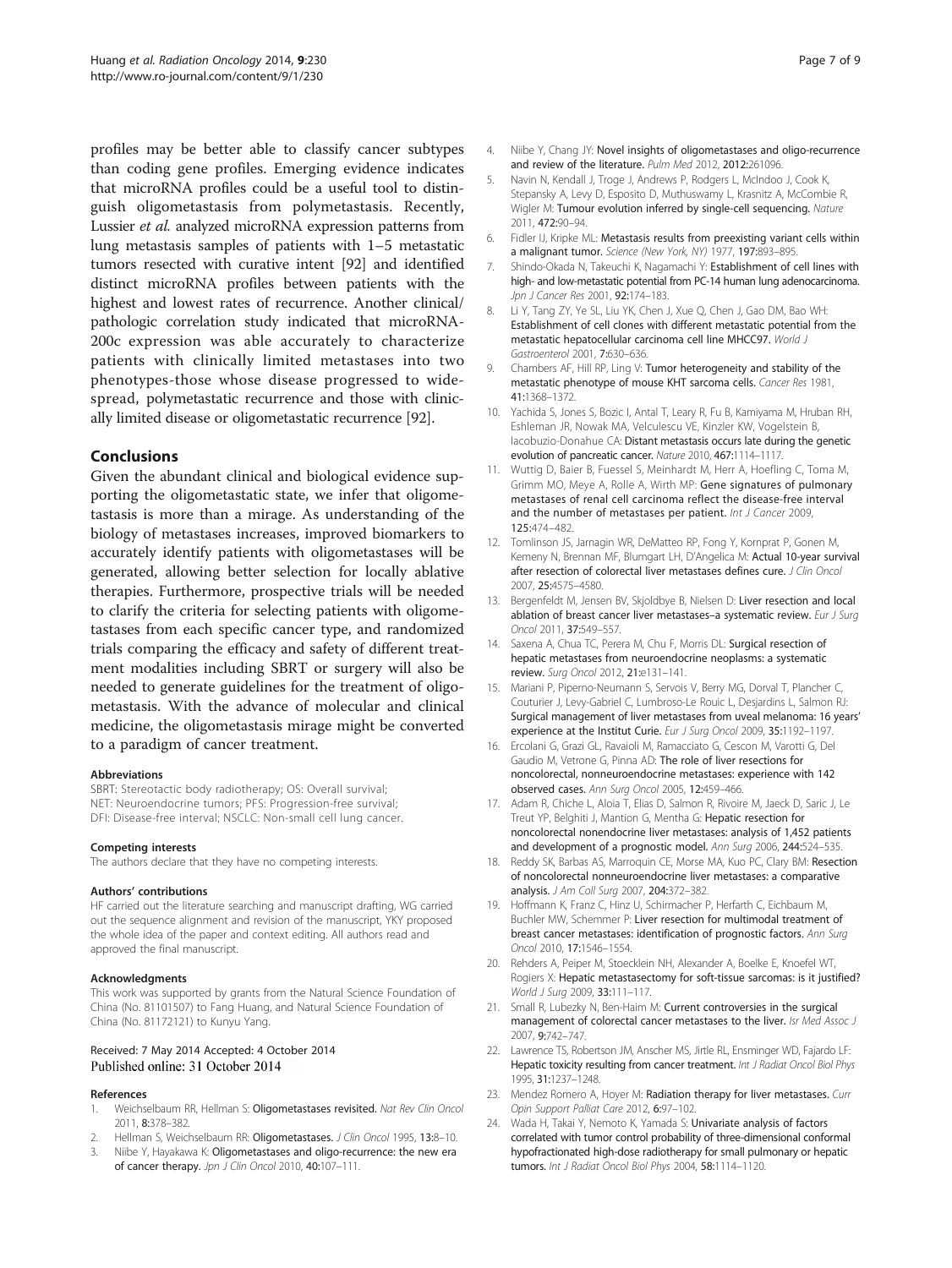- <span id="page-7-0"></span>25. Sawrie SM, Fiveash JB, Caudell JJ: Stereotactic body radiation therapy for liver metastases and primary hepatocellular carcinoma: normal tissue tolerances and toxicity. Cancer Control 2010, 17:111-119.
- 26. Lanciano R, Lamond J, Yang J, Feng J, Arrigo S, Good M, Brady L: Stereotactic body radiation therapy for patients with heavily pretreated liver metastases and liver tumors. Front Oncol 2012, 2:23.
- 27. Katz AW, Carey-Sampson M, Muhs AG, Milano MT, Schell MC, Okunieff P: Hypofractionated stereotactic body radiation therapy (SBRT) for limited hepatic metastases. Int J Radiat Oncol Biol Phys 2007, 67:793–798.
- 28. Herfarth KK, Debus J, Lohr F, Bahner ML, Rhein B, Fritz P, Hoss A, Schlegel W, Wannenmacher MF: Stereotactic single-dose radiation therapy of liver tumors: results of a phase I/II trial. J Clin Oncol 2001, 19:164–170.
- 29. Kavanagh BD, Schefter TE, Cardenes HR, Stieber VW, Raben D, Timmerman RD, McCarter MD, Burri S, Nedzi LA, Sawyer TE, Gaspar LE: Interim analysis of a prospective phase I/II trial of SBRT for liver metastases. Acta Oncol 2006, 45:848–855.
- 30. Lee MT, Kim JJ, Dinniwell R, Brierley J, Lockwood G, Wong R, Cummings B, Ringash J, Tse RV, Knox JJ, Dawson LA: Phase I study of individualized stereotactic body radiotherapy of liver metastases. J Clin Oncol 2009, 27:1585–1591.
- 31. Mendez Romero A, Wunderink W, Hussain SM, De Pooter JA, Heijmen BJ, Nowak PC, Nuyttens JJ, Brandwijk RP, Verhoef C, Ijzermans JN, Levendag PC: Stereotactic body radiation therapy for primary and metastatic liver tumors: A single institution phase i-ii study. Acta Oncol 2006, 45:831–837.
- 32. Rule W, Timmerman R, Tong L, Abdulrahman R, Meyer J, Boike T, Schwarz RE, Weatherall P, Chinsoo Cho L: Phase I dose-escalation study of stereotactic body radiotherapy in patients with hepatic metastases. Ann Surg Oncol 2011, 18:1081–1087.
- 33. Rusthoven KE, Kavanagh BD, Cardenes H, Stieber VW, Burri SH, Feigenberg SJ, Chidel MA, Pugh TJ, Franklin W, Kane M, Gaspar LE, Schefter TE: Multi-institutional phase I/II trial of stereotactic body radiation therapy for liver metastases. J Clin Oncol 2009, 27:1572–1578.
- 34. Schefter TE, Kavanagh BD, Timmerman RD, Cardenes HR, Baron A, Gaspar LE: A phase I trial of stereotactic body radiation therapy (SBRT) for liver metastases. Int J Radiat Oncol Biol Phys 2005, 62:1371–1378.
- 35. Long-term results of lung metastasectomy: prognostic analyses based on 5206 cases. The International Registry of Lung Metastases. J Thorac Cardiovasc Surg 1997, 113:37–49
- 36. Choong PF, Pritchard DJ, Rock MG, Sim FH, Frassica FJ: Survival after pulmonary metastasectomy in soft tissue sarcoma Prognostic factors in 214 patients. Acta Orthop Scand 1995, 66:561–568.
- 37. Casiraghi M, De Pas T, Maisonneuve P, Brambilla D, Ciprandi B, Galetta D, Borri A, Gasparri R, Petrella F, Tessitore A, Guarize J, Donghi SM, Veronesi G, Solli P, Spaggiari L: A 10-year single-center experience on 708 lung metastasectomies: the evidence of the "international registry of lung metastases". J Thorac Oncol 2011, 6:1373–1378.
- 38. Pfannschmidt J, Hoffmann H, Muley T, Krysa S, Trainer C, Dienemann H: Prognostic factors for survival after pulmonary resection of metastatic renal cell carcinoma. Ann Thorac Surg 2002, 74:1653–1657.
- 39. Kanemitsu Y, Kato T, Hirai T, Yasui K: Preoperative probability model for predicting overall survival after resection of pulmonary metastases from colorectal cancer. Br J Surg 2004, 91:112–120.
- 40. Petersen RP, Hanish SI, Haney JC, Miller CC 3rd, Burfeind WR Jr, Tyler DS, Seigler HF, Wolfe W, D'Amico TA, Harpole DH Jr: Improved survival with pulmonary metastasectomy: an analysis of 1720 patients with pulmonary metastatic melanoma. J Thorac Cardiovasc Surg 2007, 133:104–110.
- 41. Saito Y, Omiya H, Kohno K, Kobayashi T, Itoi K, Teramachi M, Sasaki M, Suzuki H, Takao H, Nakade M: Pulmonary metastasectomy for 165 patients with colorectal carcinoma: A prognostic assessment. J Thorac Cardiovasc Surg 2002, 124:1007–1013.
- 42. Welter S, Jacobs J, Krbek T, Krebs B, Stamatis G: Long-term survival after repeated resection of pulmonary metastases from colorectal cancer. Ann Thorac Surg 2007, 84:203–210.
- 43. Meimarakis G, Angele M, Staehler M, Clevert DA, Crispin A, Ruttinger D, Lohe F, Preissler G, Hatz RA, Winter H: Evaluation of a new prognostic score (Munich score) to predict long-term survival after resection of pulmonary renal cell carcinoma metastases. Am J Surg 2011, 202:158–167.
- 44. Liu D, Abolhoda A, Burt ME, Martini N, Bains MS, Downey RJ, Rusch VW, Bosl GJ, Ginsberg RJ: Pulmonary metastasectomy for testicular germ cell tumors: a 28-year experience. Ann Thorac Surg 1998, 66:1709–1714.
- 45. Suri RM, Deschamps C, Cassivi SD, Nichols FC 3rd, Allen MS, Schleck CD, Pairolero PC: Pulmonary resection for metastatic malignant fibrous histiocytoma: an analysis of prognostic factors. Ann Thorac Surg 2005, 80:1847–1852.
- 46. Clavero JM, Deschamps C, Cassivi SD, Allen MS, Nichols FC 3rd, Barrette BA, Larson DR, Pairolero PC: Gynecologic cancers: factors affecting survival after pulmonary metastasectomy. Ann Thorac Surg 2006, 81:2004–2007.
- Garcia Franco CE, Torre W, Tamura A, Guillen-Grima F, San-Julian M, Martin-Algarra S, Pardo FJ: Long-term results after resection for bone sarcoma pulmonary metastases. Eur J Cardiothorac Surg 2010, 37:1205–1208.
- 48. Guckenberger M, Wulf J, Mueller G, Krieger T, Baier K, Gabor M, Richter A, Wilbert J, Flentje M: Dose–response relationship for image-guided stereotactic body radiotherapy of pulmonary tumors: relevance of 4D dose calculation. Int J Radiat Oncol Biol Phys 2009, 74:47–54.
- 49. Hamamoto Y, Kataoka M, Yamashita M, Nogami N, Sugawara Y, Kozuki T, Sawada S, Suehisa H, Shinohara S, Nakajima N, Shinkai T: Factors affecting the local control of stereotactic body radiotherapy for lung tumors including primary lung cancer and metastatic lung tumors. Jpn J Radiol 2012, 30:430–434.
- 50. Norihisa Y, Nagata Y, Takayama K, Matsuo Y, Sakamoto T, Sakamoto M, Mizowaki T, Yano S, Hiraoka M: Stereotactic body radiotherapy for oligometastatic lung tumors. Int J Radiat Oncol Biol Phys 2008, 72:398–403.
- 51. Okunieff P, Petersen AL, Philip A, Milano MT, Katz AW, Boros L, Schell MC: Stereotactic Body Radiation Therapy (SBRT) for lung metastases. Acta Oncol 2006, 45:808–817.
- 52. Ricardi U, Filippi AR, Guarneri A, Ragona R, Mantovani C, Giglioli F, Botticella A, Ciammella P, Iftode C, Buffoni L, Ruffinie E, Scagliottif GV: Stereotactic body radiation therapy for lung metastases. Lung Cancer 2012, 75:77–81.
- 53. Takahashi W, Yamashita H, Niibe Y, Shiraishi K, Hayakawa K, Nakagawa K: Stereotactic body radiotherapy for metastatic lung cancer as oligo-recurrence: an analysis of 42 cases. Pulmonary medicine 2012, 2012:454107.
- 54. Takahashi W, Nakajima M, Yamamoto N, Yamada S, Yamashita H, Nakagawa K, Tsuji H, Kamada T: Carbon ion radiotherapy for oligo-recurrent lung metastases from colorectal cancer: a feasibility study. Radiat Oncol 2014, 9:68.
- 55. Rusthoven KE, Kavanagh BD, Burri SH, Chen C, Cardenes H, Chidel MA, Pugh TJ, Kane M, Gaspar LE, Schefter TE: Multi-institutional phase I/II trial of stereotactic body radiation therapy for lung metastases. J Clin Oncol 2009, 27:1579-1584.
- 56. Hof H, Hoess A, Oetzel D, Debus J, Herfarth K: Stereotactic single-dose radiotherapy of lung metastases. Strahlenther Onkol 2007, 183:673–678.
- 57. Fritz P, Kraus HJ, Muhlnickel W, Hammer U, Dolken W, Engel-Riedel W, Chemaissani A, Stoelben E: Stereotactic, single-dose irradiation of stage I non-small cell lung cancer and lung metastases. Radiat Oncol 2006, 1:30.
- 58. Hamamoto Y, Kataoka M, Yamashita M, Shinkai T, Kubo Y, Sugawara Y, Inoue T, Sakai S, Aono S, Takahashi T, Semb T, Uwatsu K: Local control of metastatic lung tumors treated with SBRT of 48 Gy in four fractions: in comparison with primary lung cancer. Jpn J Clin Oncol 2010, 40:125-129.
- 59. Takeda A, Kunieda E, Ohashi T, Aoki Y, Koike N, Takeda T: Stereotactic body radiotherapy (SBRT) for oligometastatic lung tumors from colorectal cancer and other primary cancers in comparison with primary lung cancer. Radiother Oncol 2011, 101:255–259.
- 60. Baschnagel AM, Mangona VS, Robertson JM, Welsh RJ, Kestin LL, Grills IS: Lung metastases treated with image-guided stereotactic body radiation therapy. Clin Oncol 2013, 25:236–241.
- 61. Muth A, Persson F, Jansson S, Johanson V, Ahlman H, Wangberg B: Prognostic factors for survival after surgery for adrenal metastasis. Eur J Surg Oncol 2010, 36:699–704.
- 62. Zheng QY, Zhang GH, Zhang Y, Guo YL: Adrenalectomy may increase survival of patients with adrenal metastases. Oncology letters 2012, 3:917–920.
- 63. Suzuki H: Laparoscopic adrenalectomy for adrenal carcinoma and metastases. Curr Opin Urol 2006, 16:47–53.
- 64. Chawla S, Chen Y, Katz AW, Muhs AG, Philip A, Okunieff P, Milano MT: Stereotactic body radiotherapy for treatment of adrenal metastases. Int J Radiat Oncol Biol Phys 2009, 75:71–75.
- 65. Torok J, Wegner RE, Burton SA, Heron DE, Torok J, Wegner RE, Burton SA, Heron DE: Stereotactic body radiation therapy for adrenal metastases: a retrospective review of a noninvasive therapeutic strategy. Future Oncol 2011, 7:145–151.
- 66. Chamberlain MC: Spinal metastases from lung cancer–who benefits from decompression surgery? Nat Clin Pract Neurol 2007, 3:188–189.